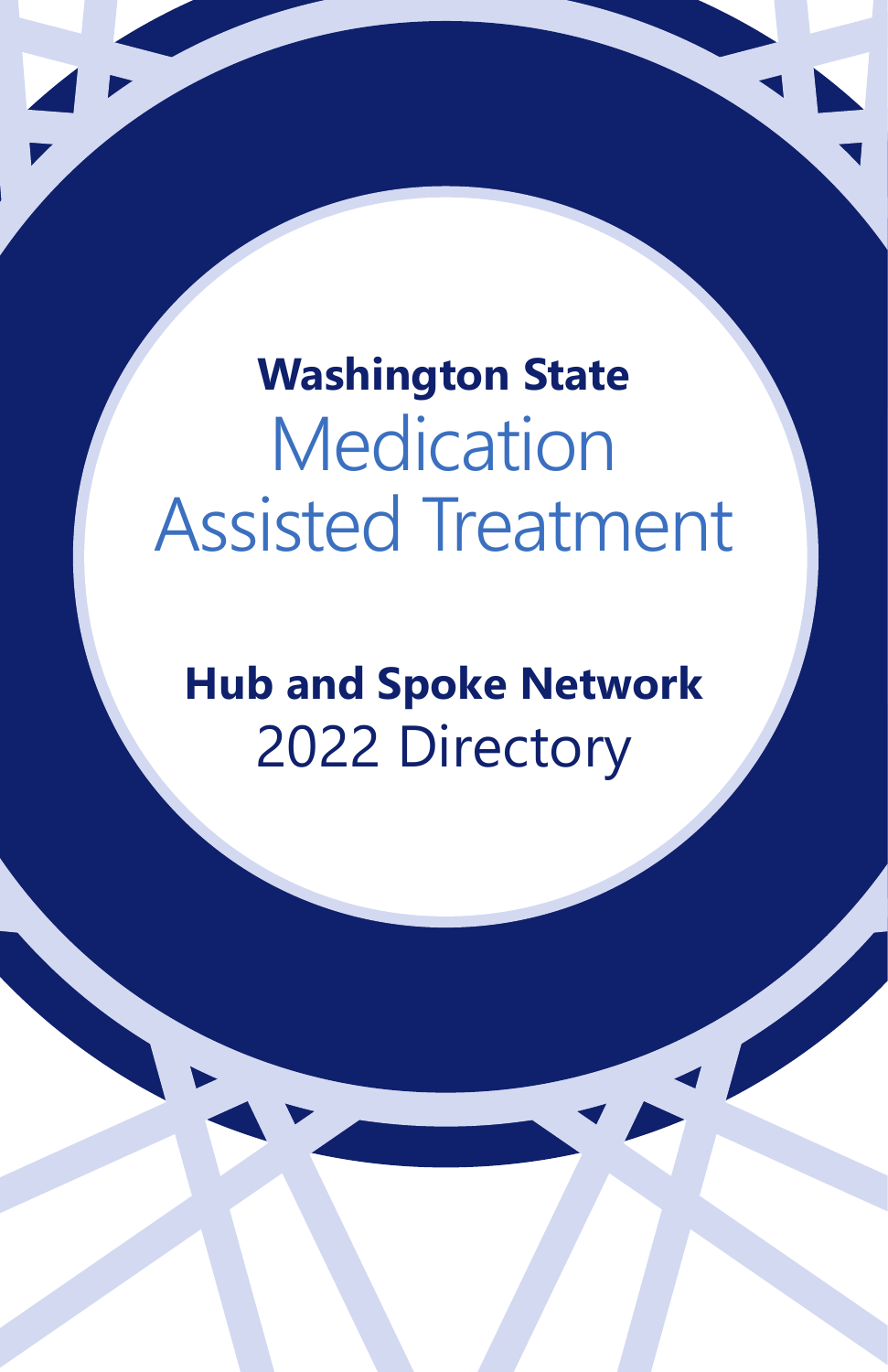#### **Contents**

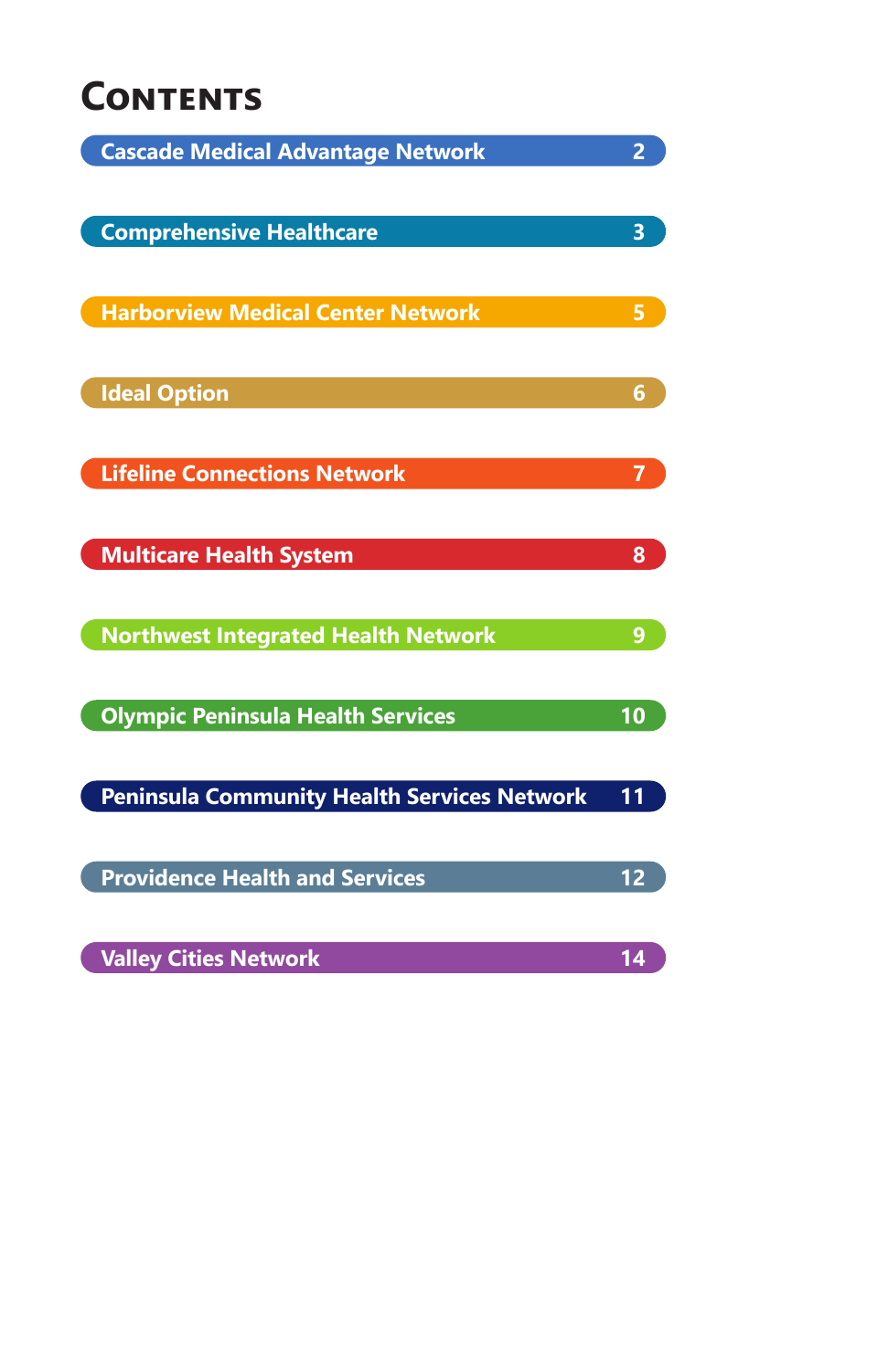#### **Cascade Medical Advantage Network**

| <b>Hub</b>   | <b>Cascade Medical Advantage</b>                            |
|--------------|-------------------------------------------------------------|
|              | 800 E. Chestnut St., Ste 3A, Bellingham<br>(360) 927-1502   |
| <b>Spoke</b> | <b>Swinomish Tribe's Didgwalic Wellness Center</b>          |
|              | 8212 S. March Point Rd., Anacortes<br>(360) 588-2814        |
| <b>Spoke</b> | Pioneer Human Services - Skagit County Crisis Triage Center |
|              | 201 Lila Ln., Burlington<br>(360) 757-7738                  |
| <b>Spoke</b> | Pioneer Human Services - Whatcom Community Detox            |
|              | 2030 Division St., #B, Bellingham<br>(360) 676-2020 ext. 5  |
| <b>Spoke</b> | <b>Lummi Spirit Healing Clinic</b>                          |
|              | 2694 Kwina Rd, Bellingham<br>(360) 312-2420                 |
| <b>Spoke</b> | Sea Mar - Behavioral Health Clinic                          |
|              | 3350 Airport Dr., Bellingham<br>(360) 788-7160              |
| <b>Spoke</b> | Peace Health - St. Joseph Medical Center                    |
|              | 2901 Squalicum Parkway, Bellingham<br>(360) 738-5400        |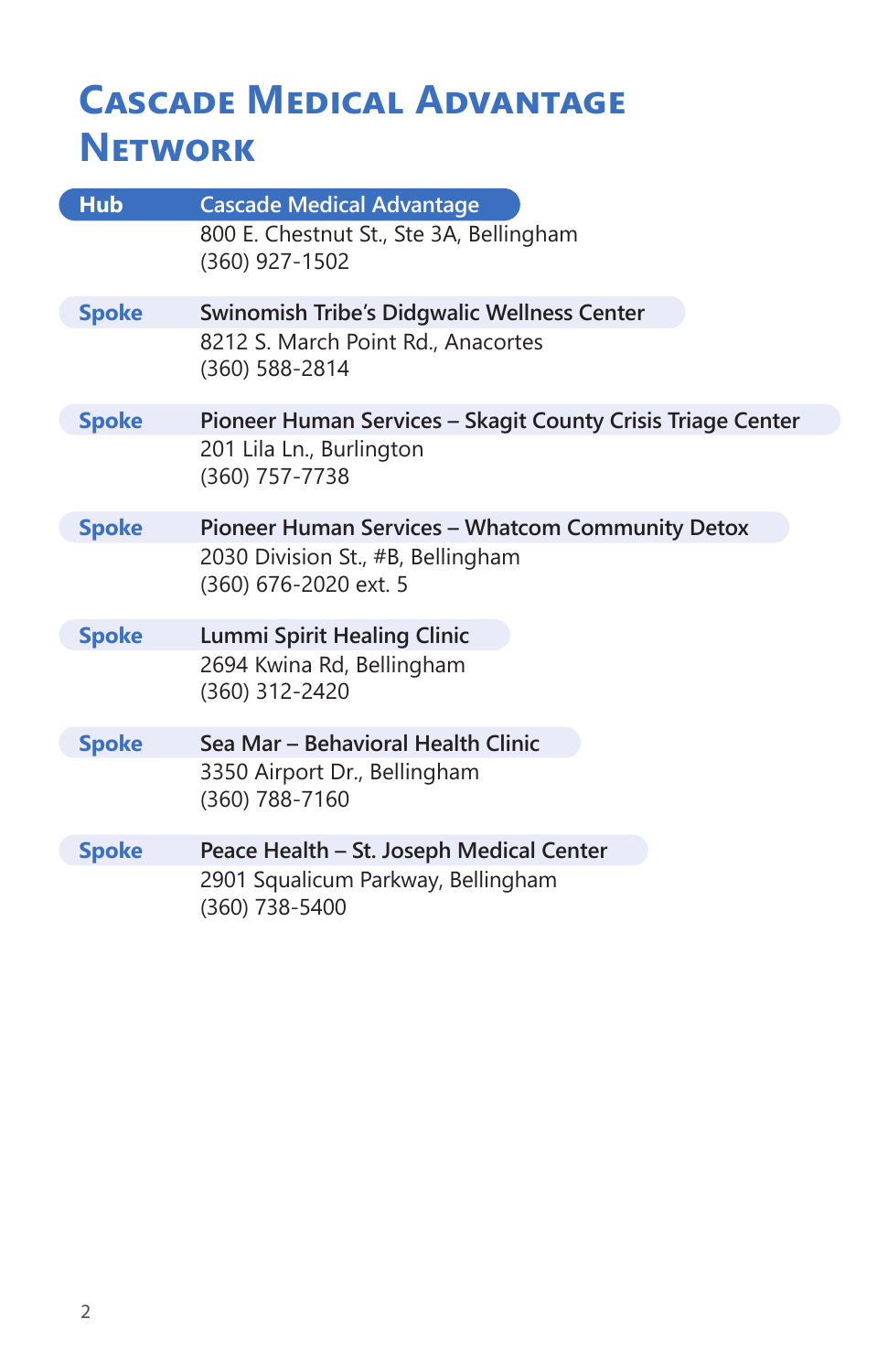## **Comprehensive Healthcare**

| <b>Hub</b>   | <b>Comprehensive Healthcare</b>                                                                                  |
|--------------|------------------------------------------------------------------------------------------------------------------|
|              | 402 4th Ave., Yakima<br>(509) 573-3612                                                                           |
| <b>Spoke</b> | Community Health of Central Washington   Yakima<br>1806 West Ave., Yakima<br>(509) 907-4178                      |
| <b>Spoke</b> | Community Health of Central Washington   Ellensburg                                                              |
|              | 521 E. Mountain View Ave., Ellensburg<br>(509) 907-4130                                                          |
| <b>Spoke</b> | Kittitas County Health District (SSP)   Referral only<br>507 N. Nanum St., Ste 102, Ellensburg<br>(509) 907-4130 |
| <b>Spoke</b> | Kittitas County jail<br>205 W. 5th, Ellensburg<br>(509) 907-4003<br>(509) 907-4130                               |
| <b>Spoke</b> | Triumph Residential Services   Referral only                                                                     |
|              | 102 S. Naches Ave., Yakima<br>(509) 907-4132                                                                     |
| <b>Spoke</b> | Yakima Health District (SSP)   Referral only                                                                     |
|              | 1210 Ahtanum Ridge Dr., Union Gap<br>(509) 907-4132                                                              |
| <b>Spoke</b> | <b>Yakima County Department of Corrections</b><br>(Jail)   Referral only                                         |
|              | 111 N. Front St., Yakima<br>(509) 907-4288                                                                       |
| <b>Spoke</b> | Yakima Neighborhood Health Services -8th St Campus                                                               |
|              | 12 S. 8th St., Yakima<br>(509) 907-4132                                                                          |
| <b>Spoke</b> | <b>Henry Beauchamp Community Center</b>                                                                          |
|              | 1211 S. 7th St., Yakima<br>(509) 907-4288                                                                        |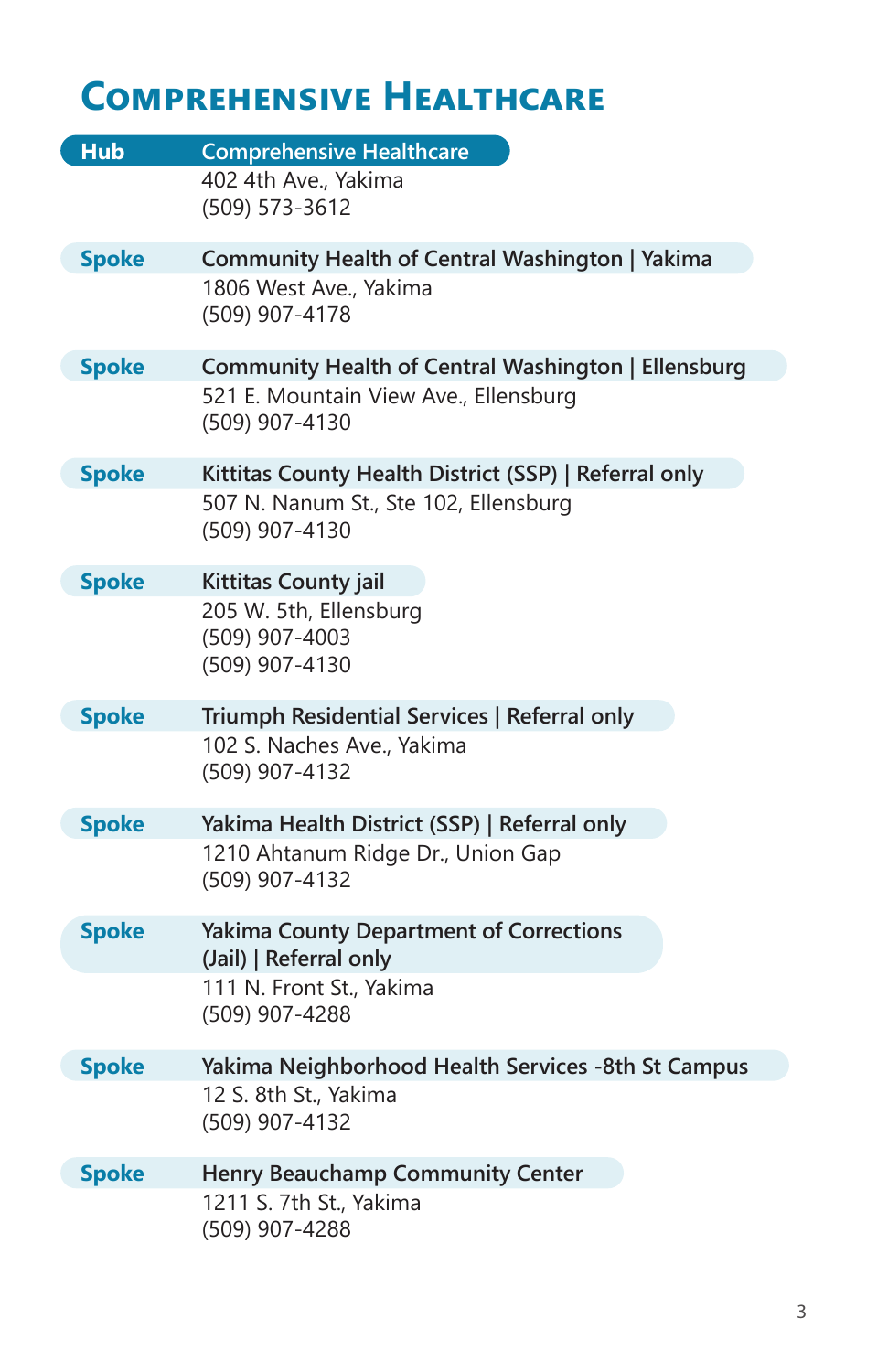| <b>Spoke</b> | Neighborhood Connections-Health Care for the Homeless |
|--------------|-------------------------------------------------------|
|              | 102 S. Naches Ave., Yakima<br>(509) 969-4797          |
| <b>Spoke</b> | Neighborhood Health Sunnyside                         |
|              | 617 Scoon Rd., Sunnyside<br>(509) 969-4797            |
| <b>Spoke</b> | Neighborhood Health Granger                           |
|              | 111 Main St., Granger<br>(509) 969-4797               |
| <b>Spoke</b> | Kittitas Valley Healthcare Family Medicine   Cle Elum |
|              | 201 Alpha Way Cle Elum<br>(509) 674-5331              |
| <b>Spoke</b> | Valley Healthcare Family Medicine   Ellensburg        |
|              | 100 E. Jackson Ave. Ellensburg<br>(509) 933-8777      |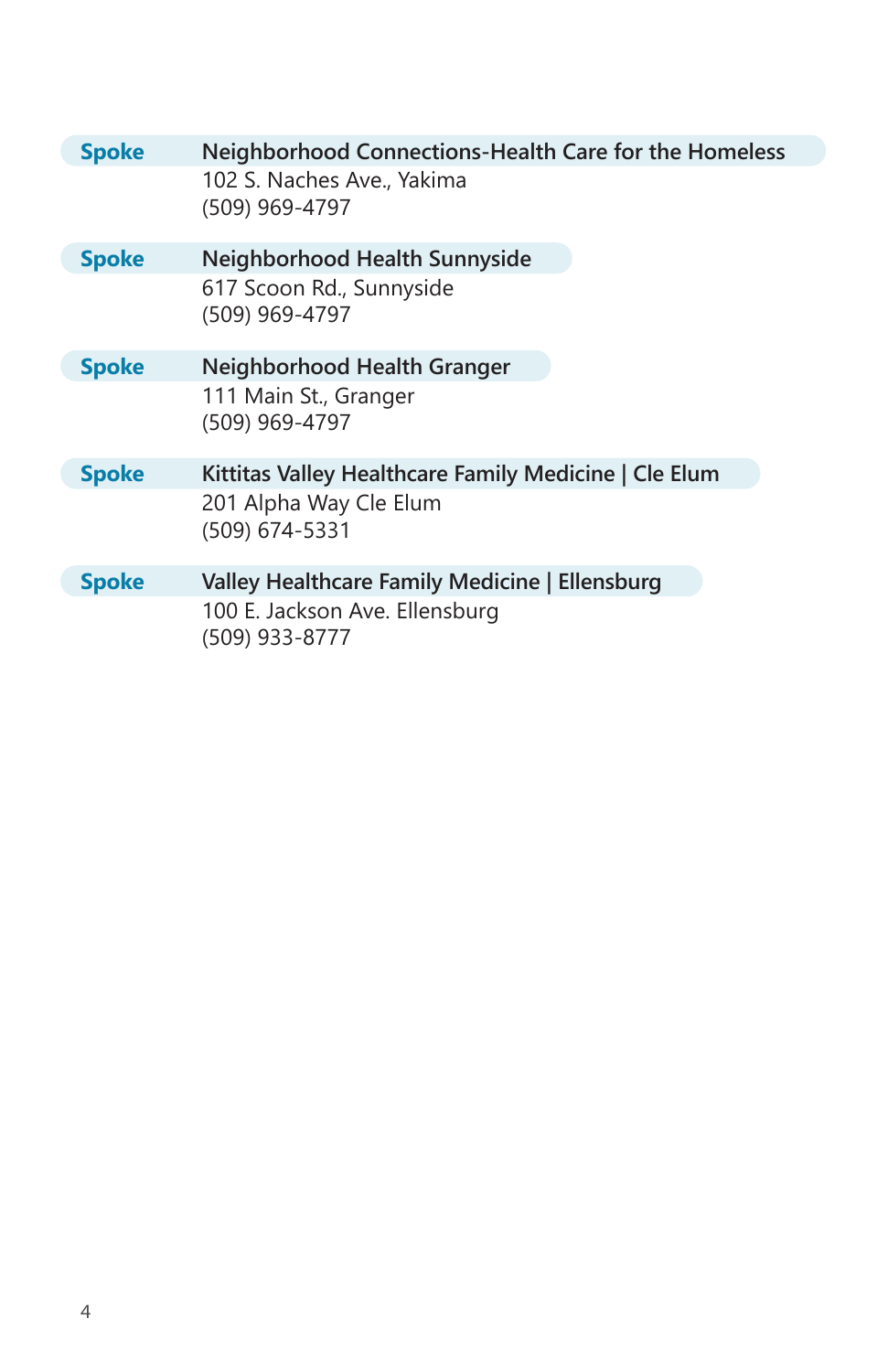### **Harborview Medical Center Network**

| <b>Hub</b>      | <b>Harborview Medical Center Adult Family Medicine</b>                                                 |
|-----------------|--------------------------------------------------------------------------------------------------------|
|                 | 325 9th Ave., Seattle<br>(206) 744-2332                                                                |
| <b>Spoke</b>    | <b>Harborview Aftercare Clinic &amp; Inpatient Services</b><br>325 9th Ave., Seattle<br>(206) 744-2332 |
| <b>Spoke</b>    | Harborview Mental Health Services & Addictions Program                                                 |
|                 | 1 Broadway, 1st Floor, Seattle<br>(206) 744-2332                                                       |
| <b>Spoke</b>    | <b>Evergreen Treatment Services South King County Clinic</b>                                           |
|                 | 1412 SE 43rd St., Ste 140, Renton<br>(425) 264-0750 ext. 613                                           |
| <b>Spoke</b>    | <b>Country Doctor Community Clinic</b>                                                                 |
|                 | 500 19th Ave. E, Seattle<br>(206) 299-1999                                                             |
| <b>Spoke</b>    | <b>Country Doctor Carolyn Downs Family Medical Center</b>                                              |
|                 | 2101 E. Yesler Way, Seattle<br>(206) 299-1999                                                          |
| <b>Spoke</b>    | Harborview Medical Center - Pioneer Square Clinic                                                      |
|                 | 206 3rd Ave. S, Seattle<br>(206) 744-2332                                                              |
| <b>Resource</b> | <b>Harborview's Peer Navigator</b>                                                                     |
|                 | 325 9th Ave., Seattle<br>(206) 744-2332                                                                |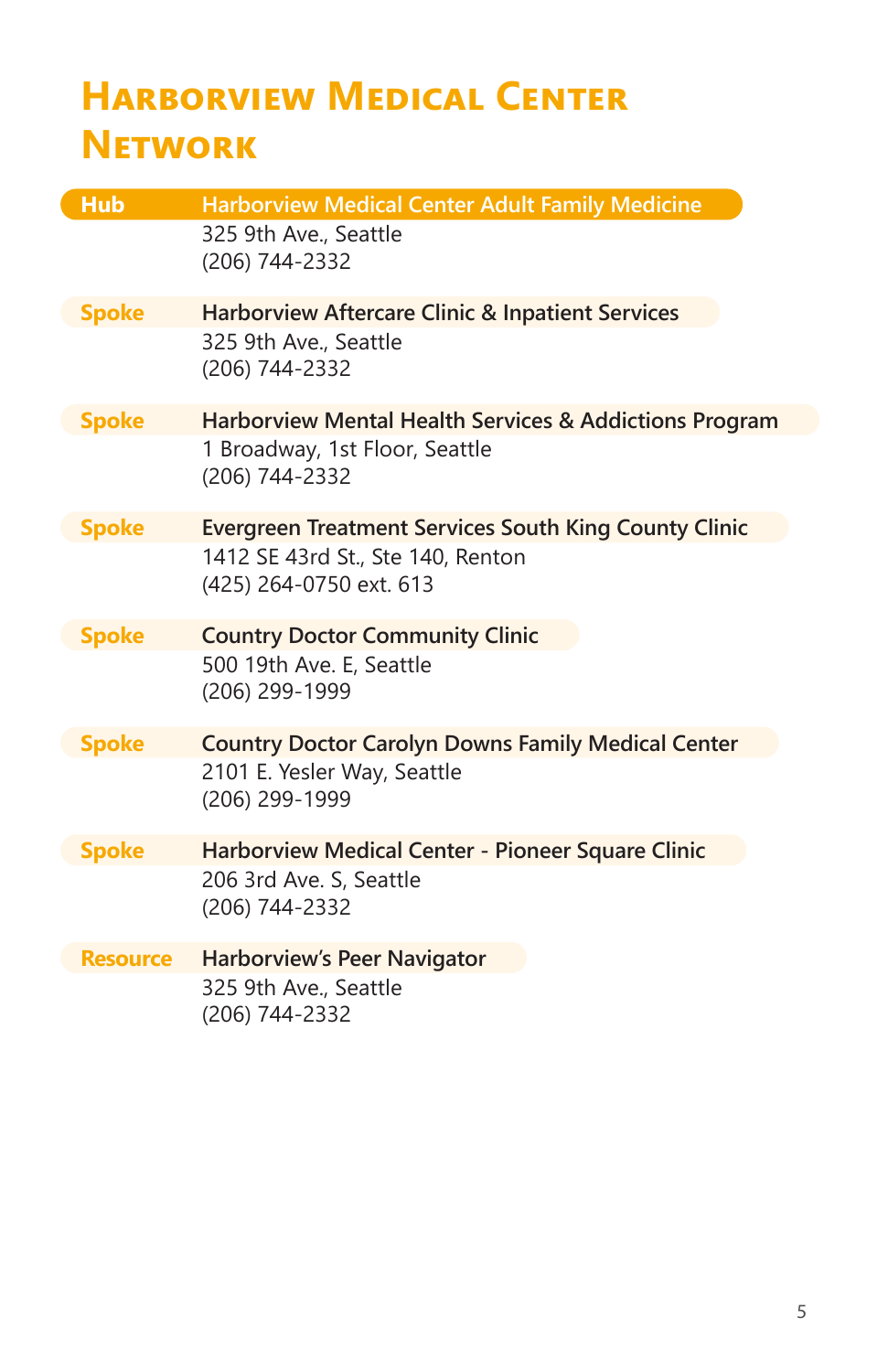### **IDEAL OPTION**

| <b>Hub</b>   | <b>Ideal Option, PLLC - Everett</b>                           |
|--------------|---------------------------------------------------------------|
|              | 4301 Hoyt Ave, Everett<br>(877) 522-1275 x3170                |
| <b>Spoke</b> | <b>Consistent Care Services SPC, PS</b>                       |
|              | 1612 4th St, Ste 200, Marysville<br>(253) 320-4665            |
| <b>Spoke</b> | <b>Evergreen Recovery Centers</b>                             |
|              | 2601 Summit Ave, Bldg C, Everett<br>(425) 535-4243            |
| <b>Spoke</b> | <b>Ideal Balance, PLLC</b>                                    |
|              | 4301Hoyt Ave, Everett<br>(877) 522-1275 x2324                 |
| <b>Spoke</b> | <b>Ideal Option, PLLC - Mount Vernon</b>                      |
|              | 1725 Continental Pl, Ste C, Mt Vernon<br>(877) 522-1275 x2370 |
| <b>Spoke</b> | <b>Pioneer Human Services</b>                                 |
|              | 1601 E College Way, Mt Vernon<br>(360) 630-9623               |
| <b>Spoke</b> | <b>Snohomish County Sherriff's Office, Corrections Bureau</b> |
|              | 3025 Oakes Ave, Everett<br>(877) 522-1275 x2345               |
| <b>Spoke</b> | Sunrise Services, Inc - Mt. Vernon                            |
|              | 2200 E College Way<br>(360) 399-7419                          |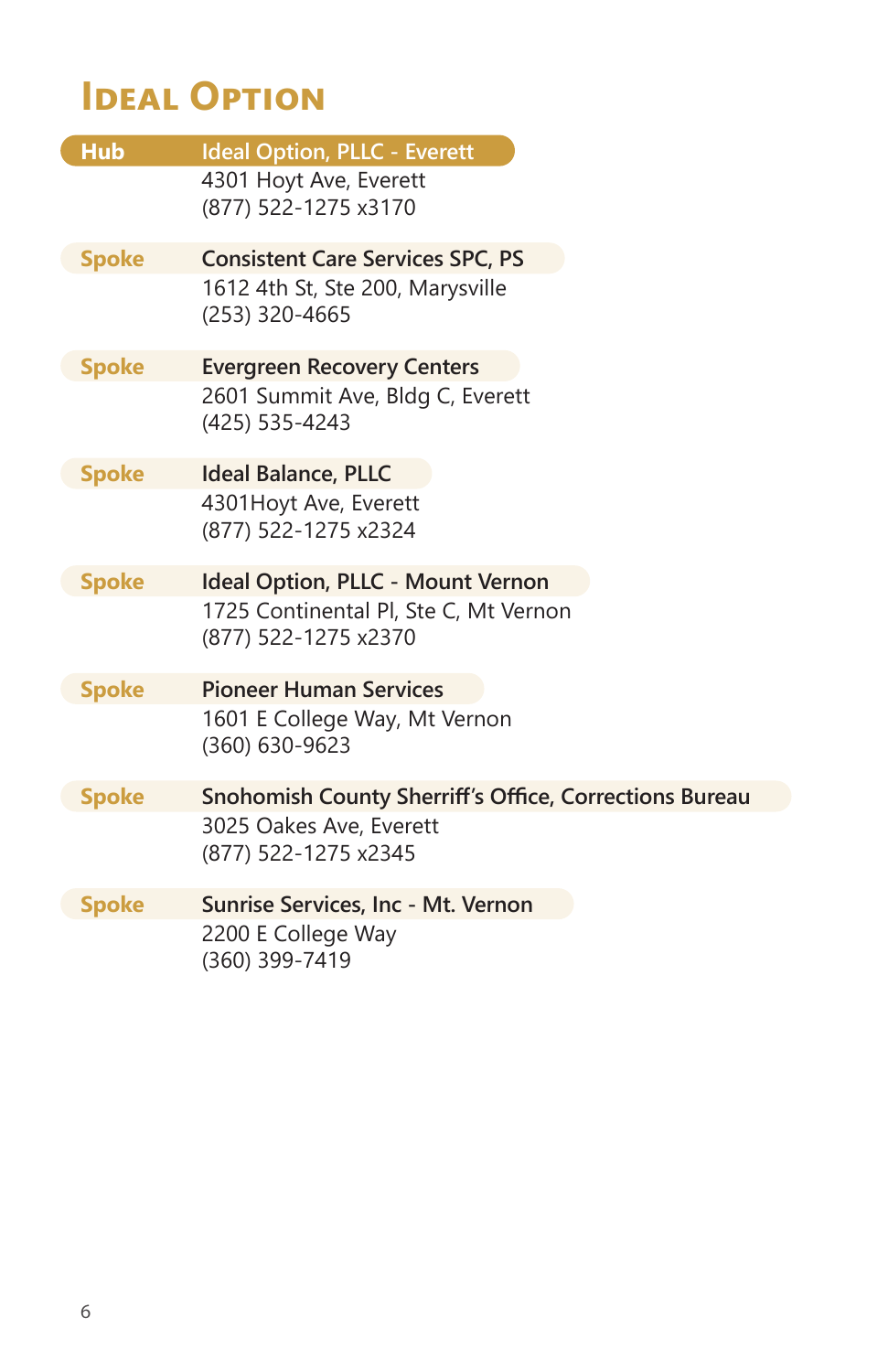### **Lifeline Connections Network**

| <b>Hub</b>   | <b>Lifeline Connections</b>                                                  |
|--------------|------------------------------------------------------------------------------|
|              | 1601 E 4th Plain Blvd., Bldg 17 Ste A212, Vancouver<br>(360) 397-8246 x30467 |
| <b>Spoke</b> | <b>Lifeline Connections Grays Harbor</b>                                     |
|              | 311 S I St., Aberdeen<br>(360) 787-9319                                      |
| <b>Spoke</b> | <b>Peace Health SW Washington Medical Center</b><br>& Family Care Clinic     |
|              | 400 NE Mother Joseph Pl, Vancouver<br>(360) 600-7495                         |
| <b>Spoke</b> | <b>Community Services Northwest</b>                                          |
|              | 1601 E 4th Plain Blvd., Bldg 17, Vancouver<br>(360) 397-8484                 |
| <b>Spoke</b> | <b>SHARE</b>                                                                 |
|              | 2306 NE Andresen Rd., Vancouver<br>(360) 600-5429                            |
| <b>Spoke</b> | <b>Clark County Corrections</b>                                              |
|              | 707 W 13th St., Vancouver<br>(360) 600-5429                                  |
| <b>Spoke</b> | Clark County Public Health, Neddle Exchange Program                          |
|              | 3701 E Fourth Plain Blvd., Vancouver<br>(360) 600-5429                       |
| <b>Spoke</b> | <b>Vancouver Treatment Solutions</b>                                         |
|              | 2009 NE 117th St #101, Vancouver<br>(360) 566-9112                           |
| <b>Spoke</b> | <b>The Vancouver Clinic</b>                                                  |
|              | 700 NE 87th Ave, Vancouver<br>(360) 882-2778                                 |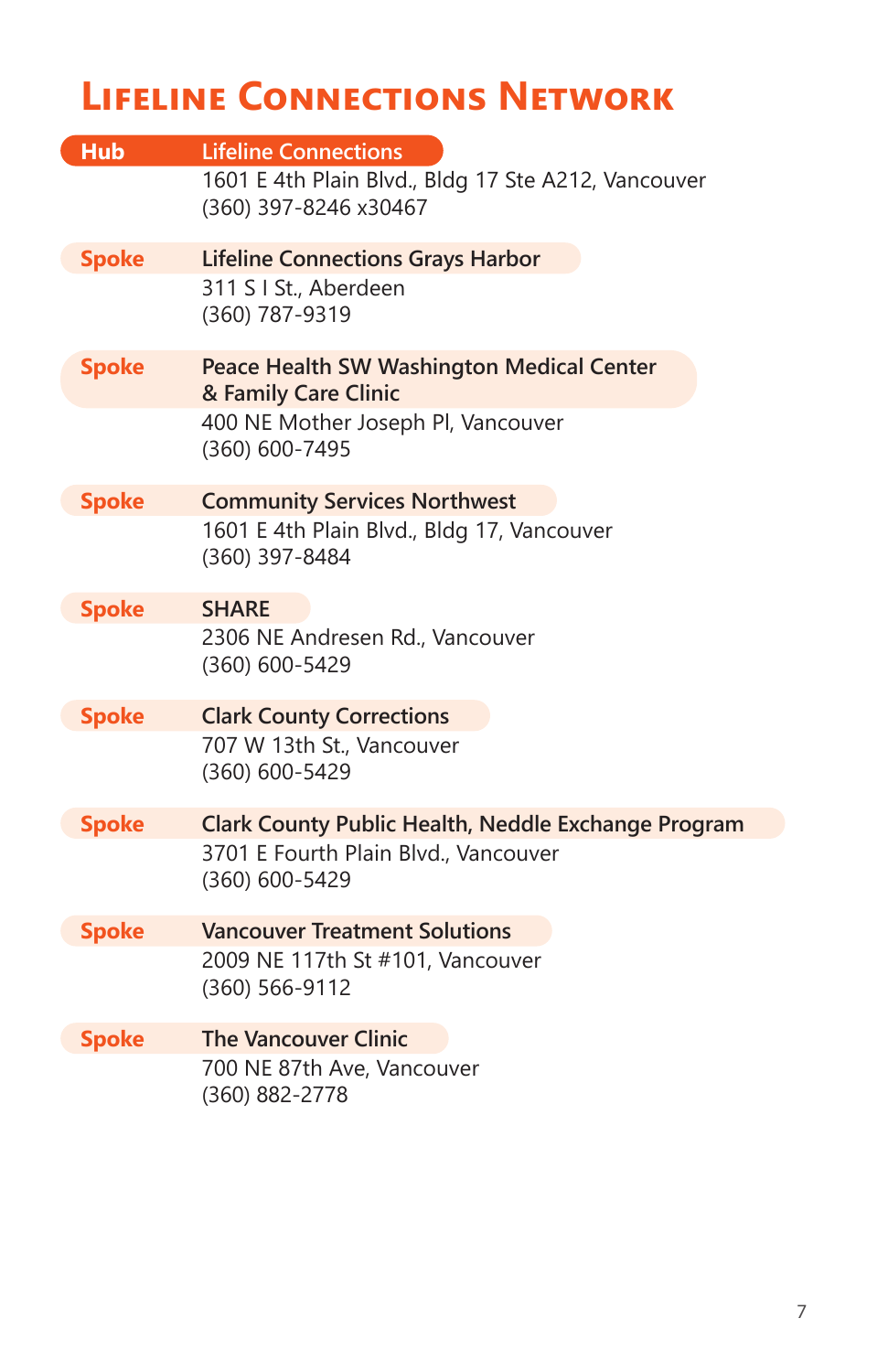#### **Multicare Health System**

| <b>Hub</b>   | <b>MultiCare Rockwood Clinic</b>                          |
|--------------|-----------------------------------------------------------|
|              | 400 E Fifth Ave, Spokane<br>(509) 342-3300                |
| <b>Spoke</b> | <b>Consistent Care Services</b>                           |
|              | 201 W Francis, Ste H, Spokane<br>(509) 655-3211           |
| <b>Spoke</b> | <b>Frontier Behavioral Health</b>                         |
|              | 107 S. Division, Spokane<br>(509) 992-4752                |
| <b>Spoke</b> | <b>Ideal Option - Washington</b>                          |
|              | 507 S. Washington St. Ste. 101, Spokane<br>(509) 505-5327 |
| <b>Spoke</b> | <b>Riverside Recovery Center</b>                          |
|              | 3710 N. Monroe St, Spokane<br>(509) 599-6303              |
| <b>Spoke</b> | <b>Spokane Addiction Recovery Centers (SPARC)</b>         |
|              | 1508 W. Sixth Ave, Spokane<br>(509) 866-3017              |
| <b>Spoke</b> | <b>Spokane Treatment and Recovery Services</b>            |
|              | 312 W. 8th Ave, Spokane<br>(509) 477-4674                 |
| <b>Spoke</b> | <b>Partners with Families and Children</b>                |
|              | 106 W. Mission, Spokane<br>(509) 723-7363                 |
| <b>Spoke</b> | <b>Spokane County Jail</b>                                |
|              | Jail: 1100 W Mallon Ave 99260<br>509-499-8809             |
| <b>Spoke</b> | <b>Geiger Corrections Center</b>                          |
|              | 3507 S. Spotted Rd, Spokane<br>509-499-8809               |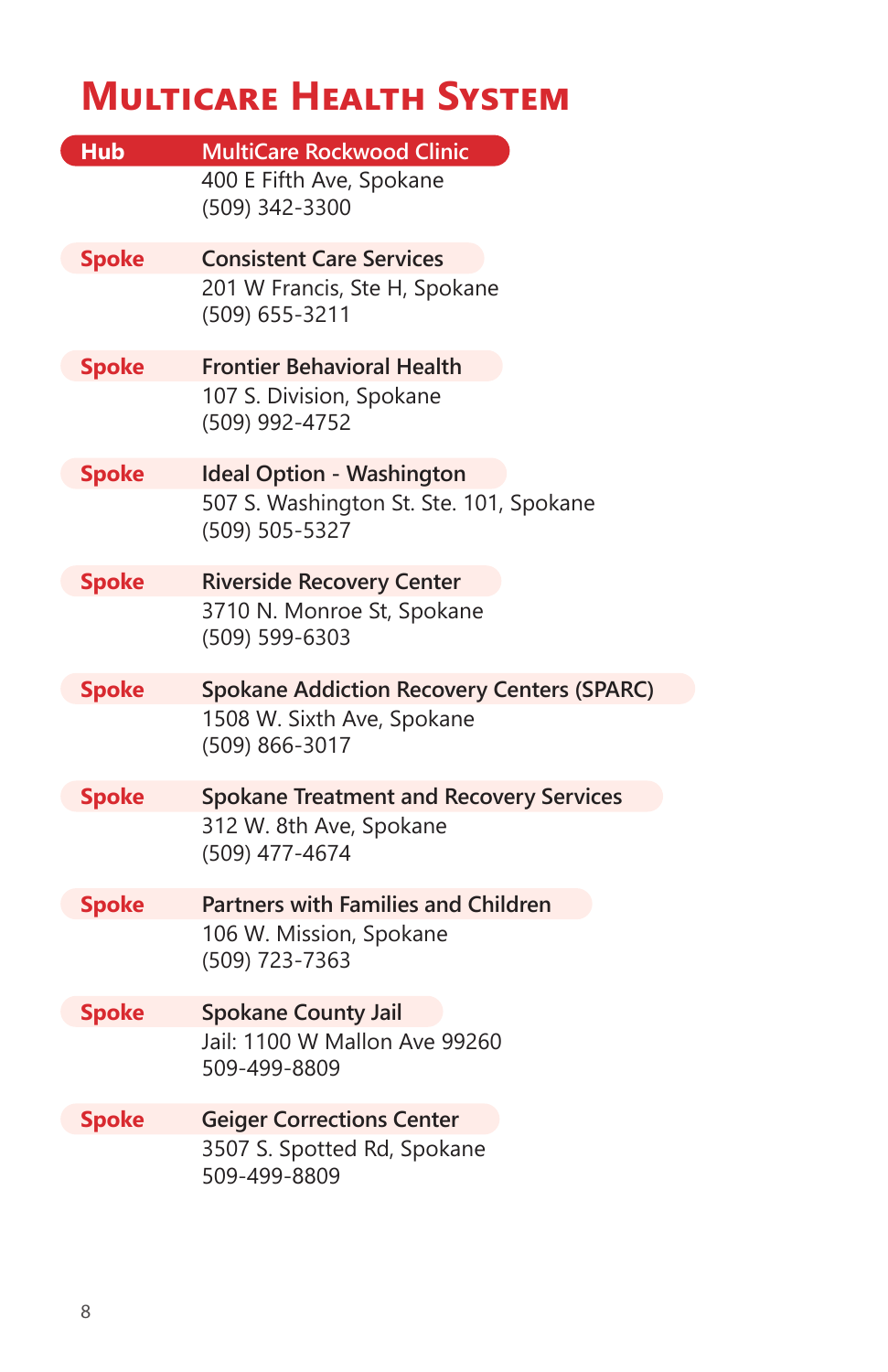### **Northwest Integrated Health Network**

| <b>Hub</b>   | <b>Northwest Integrated Health</b>                |
|--------------|---------------------------------------------------|
|              | (253) 200-0300                                    |
| <b>Spoke</b> | <b>Puyallup Tribal Health Authority</b>           |
|              | 2209 East 32nd St, Tacoma                         |
|              | (253) 200-0300   (253) 328-4374                   |
| <b>Spoke</b> | <b>Pierce County Alliance</b>                     |
|              | (253) 572-4750                                    |
| <b>Spoke</b> | <b>Pierce County Drug Court</b>                   |
|              | 510 Tacoma Ave S, Tacoma                          |
|              | (253) 328-5864                                    |
| <b>Spoke</b> | <b>Olalla Recovery Center</b>                     |
|              | 12850 SE LaLa Cover Ln, Olalla                    |
|              | (253) 200-0300   (253) 620-0487                   |
| <b>Spoke</b> | <b>Greater Lakes Mental Health</b>                |
|              | 9330 59th Ave. SW, Lakewood                       |
|              | (253) 200-0300   (253) 620-0487                   |
|              | <b>CHI Franciscan Health</b>                      |
|              | (253) 620-0624                                    |
| <b>Spoke</b> | <b>CHI St. Clare Hospital</b>                     |
|              | 11315 Bridgeport Way SW, Lakewood                 |
|              | (253) 620-0624                                    |
| <b>Spoke</b> | <b>CHI St. Joseph Medical Center</b>              |
|              | 171 S J St., Tacoma                               |
|              | (253) 620-0624                                    |
| <b>Spoke</b> | Evergreen Treatment Services   South Sound Clinic |
|              | 6700 Martin Way E. Ste 117, Olympia               |
|              | (360) 413-6910                                    |
| <b>Spoke</b> | <b>Tacoma Needle Exchange</b>                     |
|              | 3629 S. D St., Tacoma                             |
|              | (253) 272-4857                                    |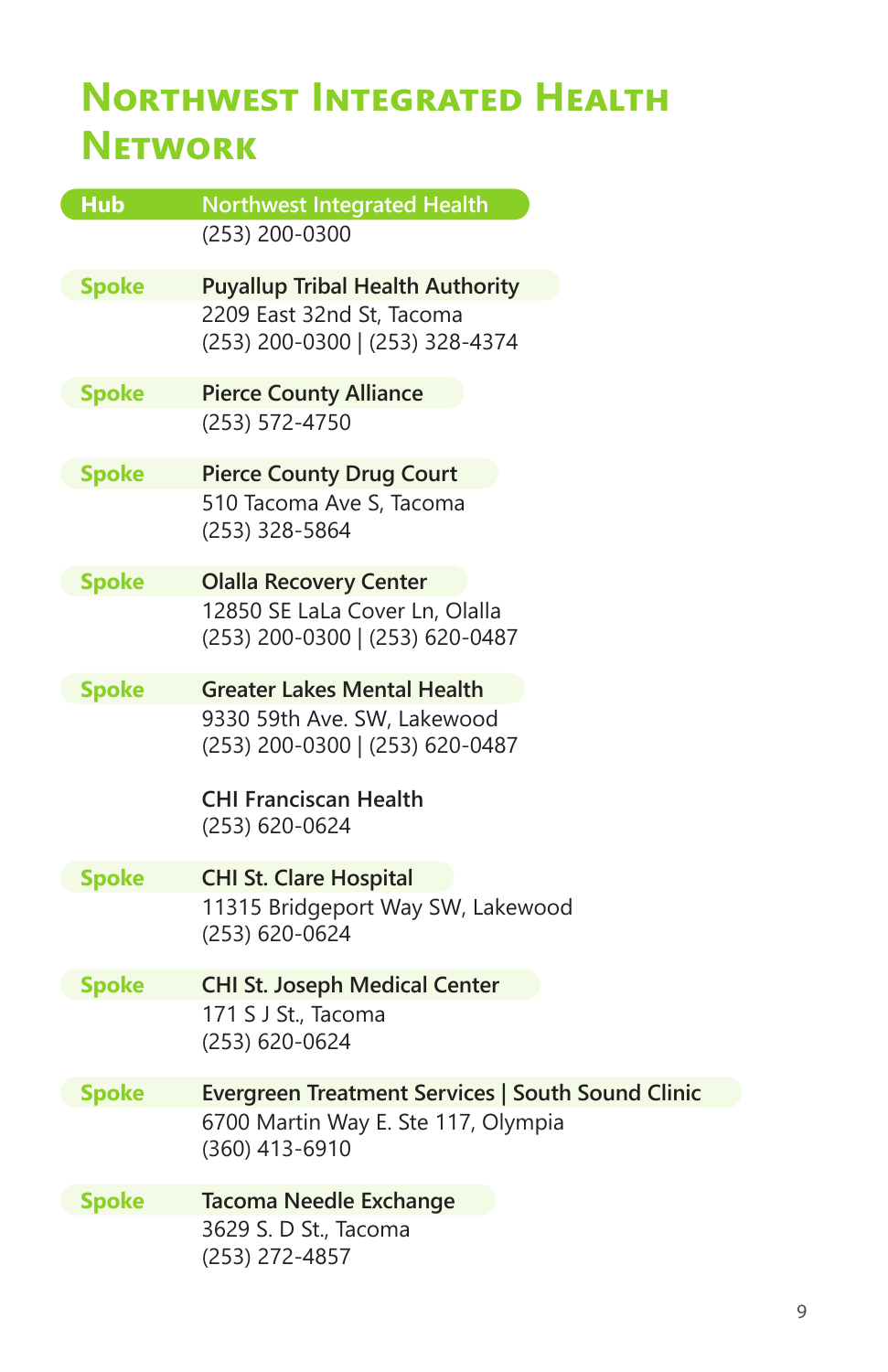# **Olympic Peninsula Health Services**

|              | <b>Olympic Peninsula Health Services</b>                |
|--------------|---------------------------------------------------------|
|              | 661 Ness Corner Port Hadlock<br>(360) 912-5777          |
| <b>Spoke</b> | <b>Believe in Recovery</b>                              |
|              | 211 Taylor St Port Townsend<br>(360) 385-1258           |
| <b>Spoke</b> | <b>Jefferson Associated Counsel</b>                     |
|              | 624 Polk St Port Townsend<br>$(360)$ 385-5613           |
| <b>Spoke</b> | <b>Jefferson Behavorial Health Courts</b>               |
|              | 1820 Jefferson St Port Townsend<br>(360) 385-9135       |
| <b>Spoke</b> | Jefferson County Public Health (SSP)                    |
|              | 615 Sheridan St Port Townsend<br>$(360)$ 385-9400       |
| <b>Spoke</b> | <b>Olympic Peninsula Health Services - Port Angeles</b> |
|              | 1605 E. Front Street C Port Angeles<br>(360) 406-0416   |
| <b>Spoke</b> | Safe Harbor Recovery Center                             |
|              | 686 Lake St Port Townsend<br>(360) 385-3866             |
| <b>Spoke</b> | <b>Specialty Services II, LLC</b>                       |
|              | 825 East 5th St Port Angeles<br>(360) 477-4790          |
| <b>Spoke</b> | <b>The Church United</b>                                |
|              | 1820 Irondale Rd Port Hadlock                           |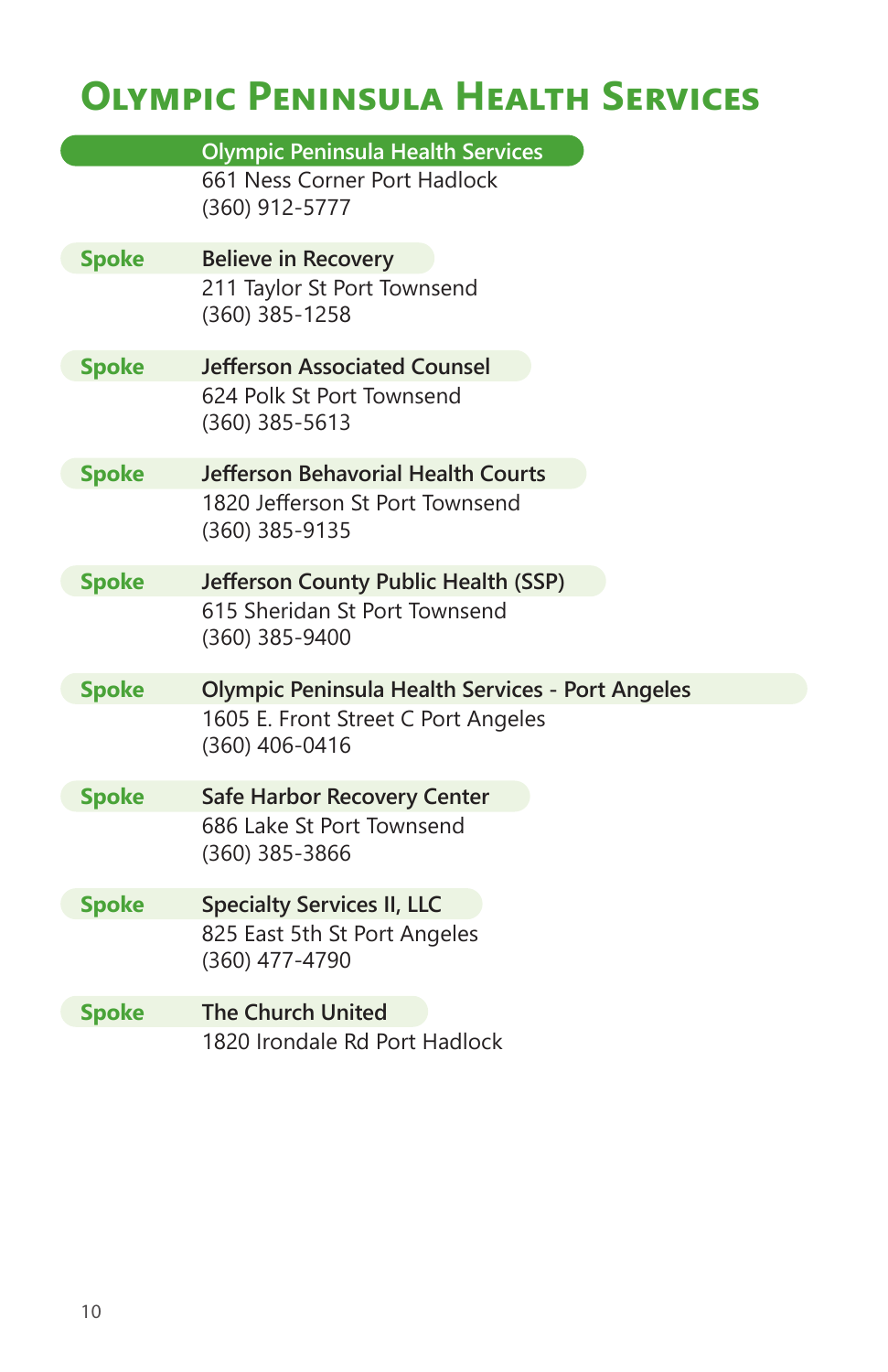### **Peninsula Community Health Services Network**

| <b>Hub</b>   | <b>Peninsula Community Health Services</b>             |
|--------------|--------------------------------------------------------|
|              | 400 Warren Ave. Ste 200, Bremerton<br>(360) 478-2366   |
| <b>Spoke</b> | <b>North Olympic Health Network</b>                    |
|              | 240 W Front St., Port Angeles<br>(360) 452-7891        |
| <b>Spoke</b> | <b>Kitsap Mental Health Services</b>                   |
|              | 900 Sheridan Rd., Ste 106, Bremerton<br>(360) 415-5866 |
| <b>Spoke</b> | Peninsula Behavioral Health Port Angeles               |
|              | 118 East 8th St., Port Angeles<br>(360) 457-0431       |
| <b>Spoke</b> | Peninsula Behavioral Health Sequim                     |
|              | 490 N 5th., Sequim<br>(360) 681-0585                   |
| <b>Spoke</b> | Jefferson Family Health Clinic                         |
|              | 1010 Sheridan St #101, Port Townsend<br>(360) 385-3500 |
| <b>Spoke</b> | Jamestown Family Health Clinic                         |
|              | 800 N. 5th Ave., Sequim<br>(360) 683-5900              |
| <b>Spoke</b> | <b>Kitsap Recovery Center</b>                          |
|              | 1026 Sidney Ave, Port Orchard<br>(360) 337-4625        |
| <b>Spoke</b> | <b>Clallam County Syringe Exchange</b>                 |
|              | 111 East 3rd St., Port Angeles<br>(360) 417-2274       |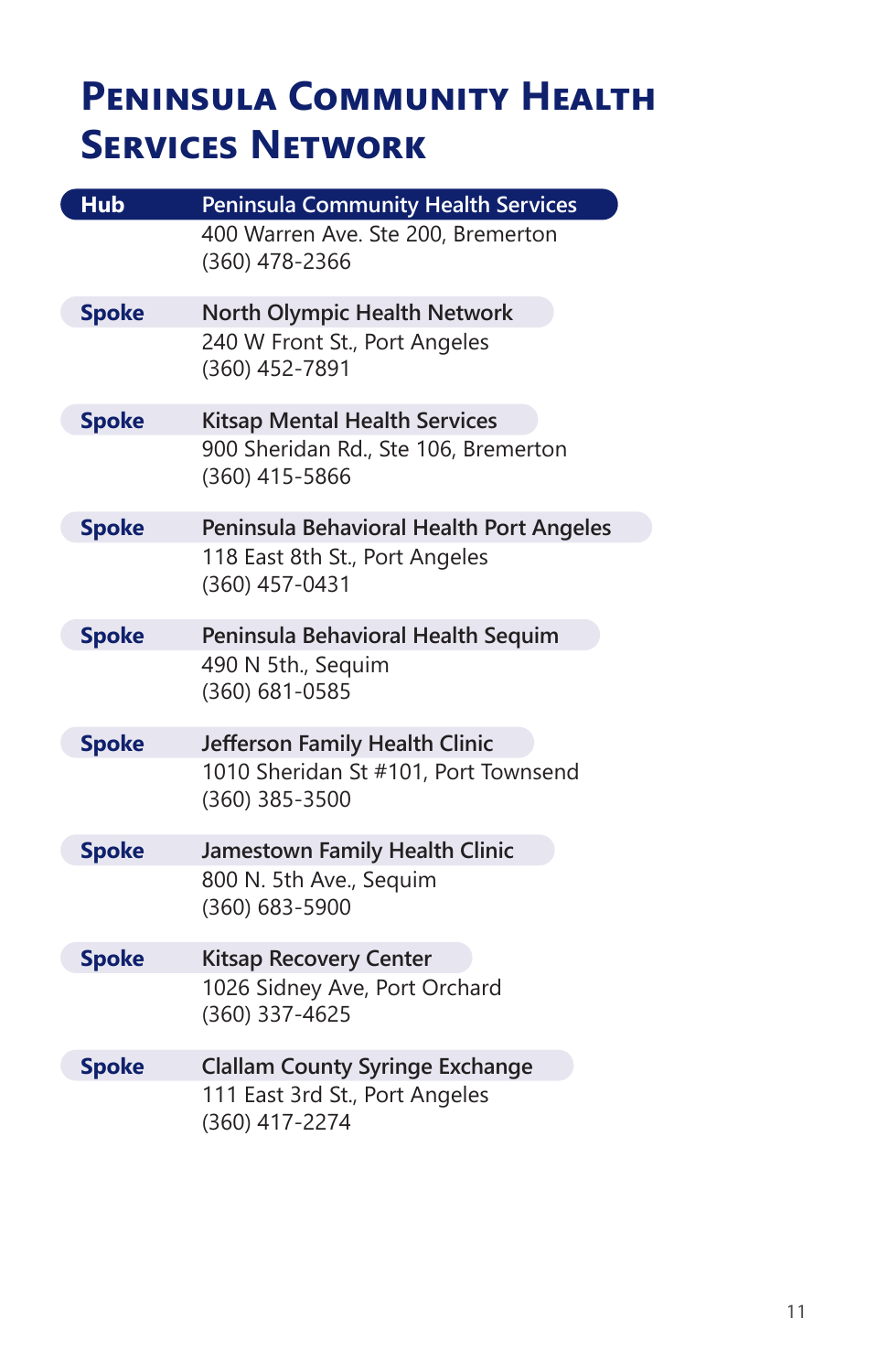## **Providence Health and Services**

| <b>Hub</b>   | <b>Providence NE Washington Medical Group</b>                              |
|--------------|----------------------------------------------------------------------------|
|              | 1200 E Columbia Ave, Colville<br>(509) 685-4015                            |
| <b>Spoke</b> | Ferry County Public Hospital District #1                                   |
|              | 36 Klondike Rd, Republic<br>(509) 775-3153 x 312   Referral only           |
| <b>Spoke</b> | Lake Roosevelt Community Health Center   Inchelium                         |
|              | 39 Shortcut Road, P.O.Box 290, Inchelium<br>(509) 722-7640   Referral only |
| <b>Spoke</b> | Lake Roosevelt Community Health Center   Keller                            |
|              | 11665 South Hwy 21, P.O. Box 327, Keller<br>(509) 722-7041   Referral only |
| <b>Spoke</b> | <b>Newport Hospital &amp; Health Services</b>                              |
|              | 714 West Pine Street, Newport<br>(509) 447-3139                            |
| Spoke        | NE Washington Alliance Counseling Services   Colville                      |
|              | 165 E Hawthorne Ave, Colville<br>(509) 684-4597   Referral only            |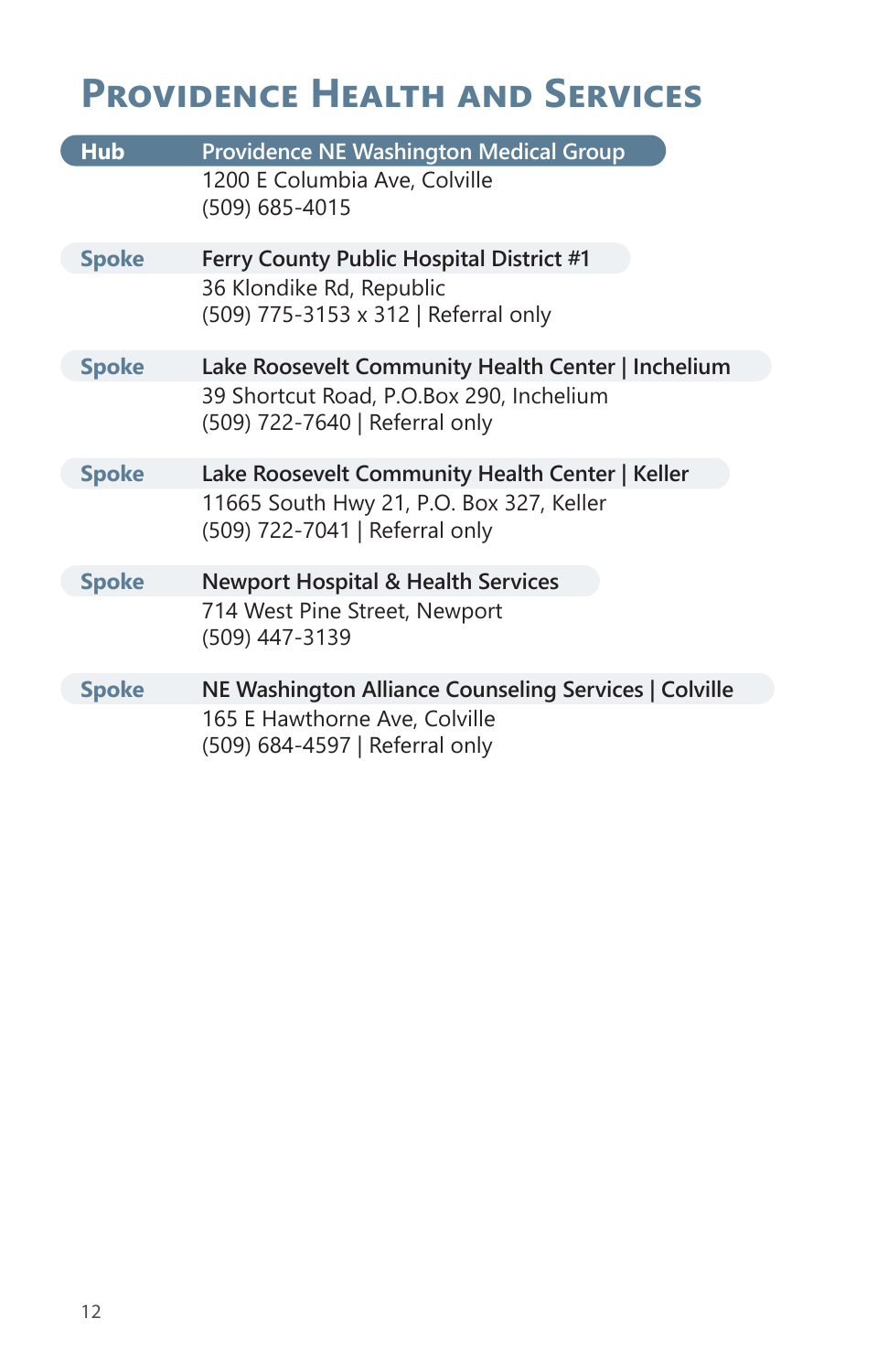| <b>Spoke</b> | NE Washington Alliance Counseling Services   Chewelah                |
|--------------|----------------------------------------------------------------------|
|              | 301 E. Clay Ave. # 201, Chewelah<br>(509) 684-7596   Referral only   |
| <b>Spoke</b> | <b>Northeast Tri County Health District (SSP)</b>                    |
|              | 240 E Dominion, Colville<br>(509) 563-8025   Referral only           |
| <b>Spoke</b> | <b>Stevens County Prosecuting Attorney</b>                           |
|              | 215 S. Oak, Rm 114, Colville<br>(509) 684-7505   Referral only       |
| <b>Spoke</b> | Providence NE Washington Medical Group   Chewelah                    |
|              | 100 W South, Chewelah<br>(509) 685-4385                              |
| <b>Spoke</b> | Providence NE Washington Medical Group   Kettle Falls                |
|              | 840 S Meyers St, Kettle Falls<br>(509) 685-7848                      |
| <b>Spoke</b> | <b>Rural Resources Community Action</b>                              |
|              | 956 South Main St., Colville<br>(509) 684-8421 x7228   Referral only |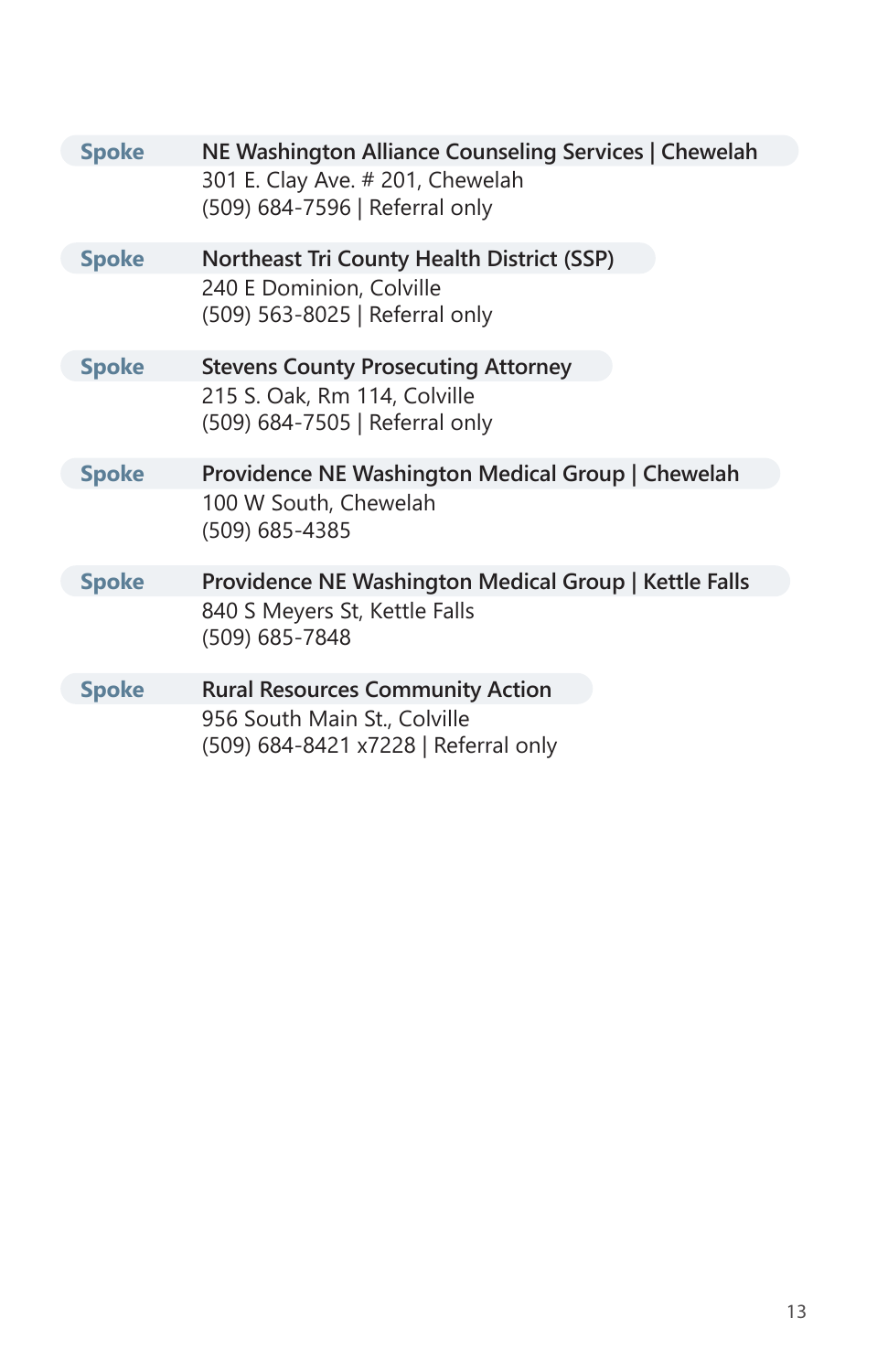### **Valley Cities Network**

| <b>Hub</b>   | Valley Cities   Recovery Place Seattle at Beacon Hill     |
|--------------|-----------------------------------------------------------|
|              | 1701 18th Ave., Seattle<br>(253) 833-7444                 |
| <b>Spoke</b> | <b>Valley Cities</b>                                      |
|              | (206) 773-4678                                            |
| <b>Spoke</b> | <b>Valley Cities Enumclaw</b>                             |
|              | 1335 Cole St., Enumclaw<br>(253) 336-4577                 |
| <b>Spoke</b> | <b>Valley Cities Federal Way</b>                          |
|              | 33301 1st Way South, #C-15, Federal Way<br>(253) 939-4055 |
| <b>Spoke</b> | <b>Valley Cities Auburn</b>                               |
|              | 2704   St., Auburn<br>(253) 833-7444                      |
| <b>Spoke</b> | <b>Valley Cities Kent</b>                                 |
|              | 325 W. Gowe St., Kent                                     |
|              | (253) 833-7444                                            |
| <b>Spoke</b> | <b>Valley Cities Meridian Center for Health</b>           |
|              | 10521 Meridian Ave. North, Seattle<br>(206) 296-4990      |
| <b>Spoke</b> | <b>Valley Cities Pike Place Market</b>                    |
|              | 1537 Western Ave., Seattle<br>(206) 508-9171              |
|              | Neighborcare                                              |
|              | Emanuel "Manoli" Scopelitits, Care Navigator              |
|              | (253) 455-2166                                            |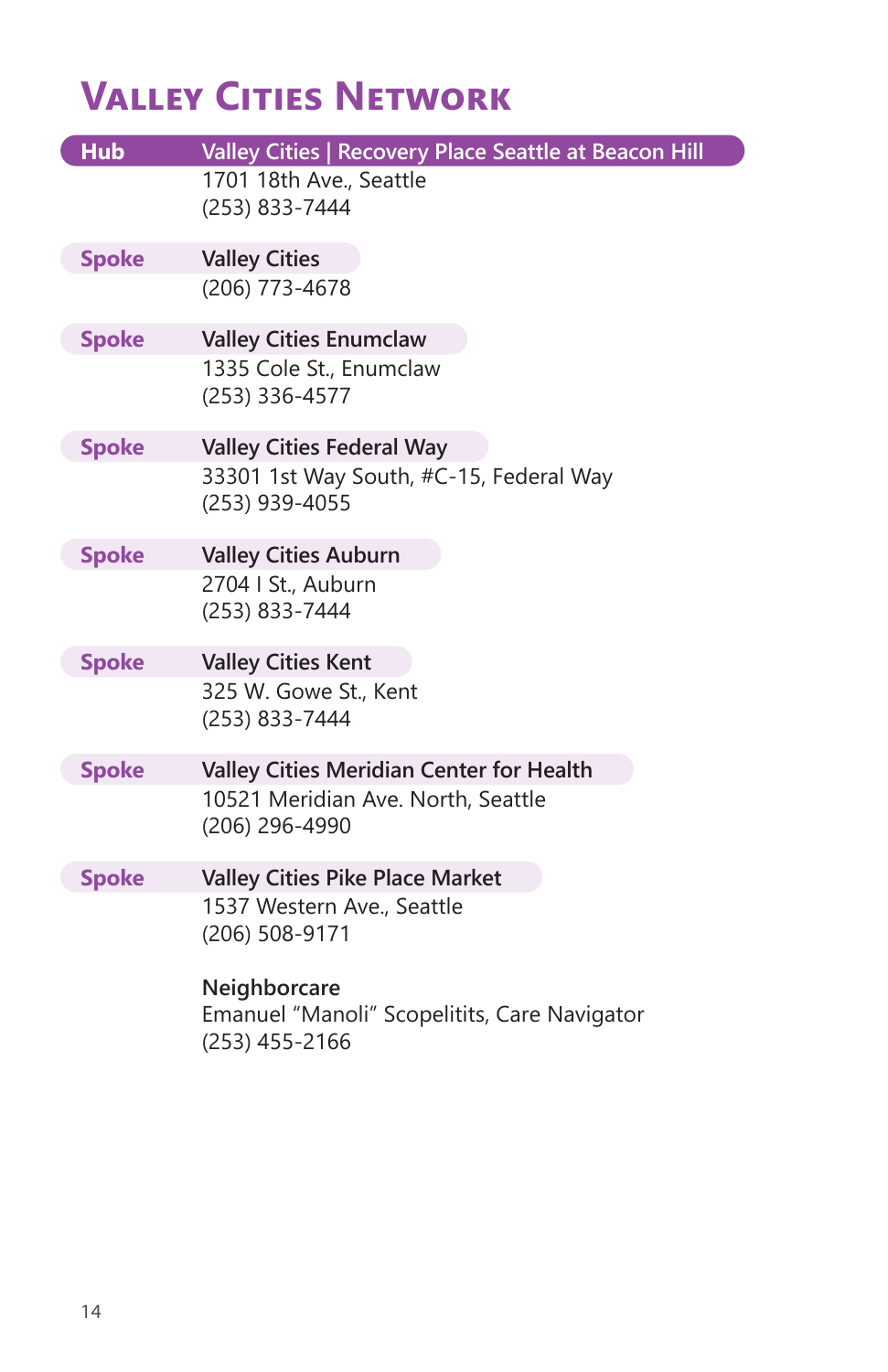| <b>Spoke</b>    | Neighborcare at 45th Street                            |
|-----------------|--------------------------------------------------------|
|                 | 1629 N. 45th St., Seattle<br>(253) 833-7444            |
| <b>Spoke</b>    | Neighborcare at Ballard                                |
|                 | 1753 NW. 56th St., Ste 200, Seattle<br>(206) 782-5939  |
| <b>Spoke</b>    | Neighborcare at High Point                             |
|                 | 6020 35th Ave. SW., Seattle<br>(206) 461-6950          |
| <b>Spoke</b>    | Neighborcare at Lake City                              |
|                 | 12721 30th Ave. NE, Ste 101, Seattle<br>(206) 417-0326 |
| <b>Spoke</b>    | Swedish Family Medicine Cherry Hill OB Clinic          |
|                 | 550 16th Ave, Ste 100, Seattle<br>(206) 773-4678       |
| <b>Resource</b> | <b>King County Jail Release</b>                        |
|                 | Call for details (206) 773-7111                        |